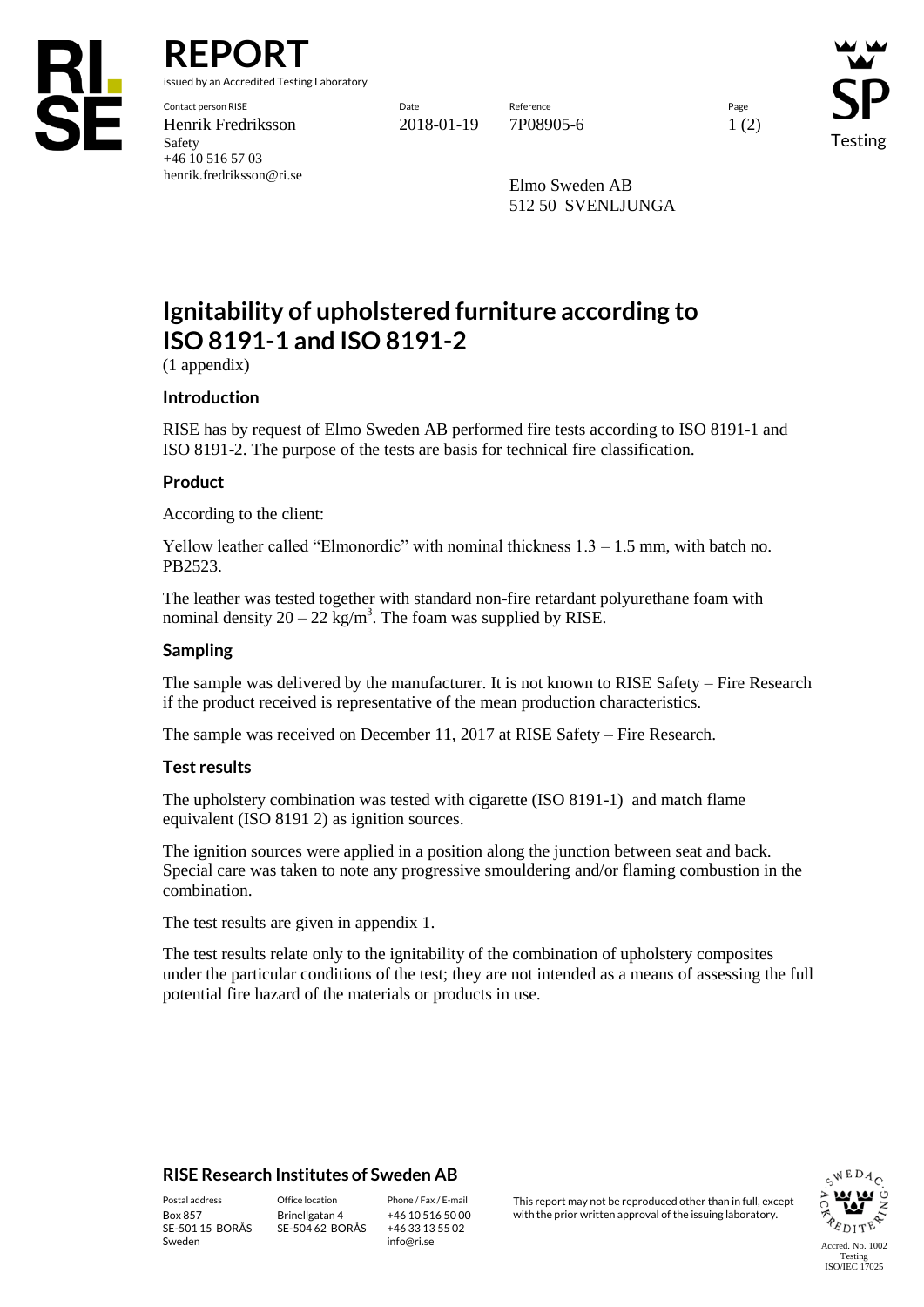**KL<br>SE** 



## **Criteria**

Section 4 in ISO 8191-1, 1987 and ISO 8191-2, 1988 describing "Criteria of ignition" with regards to "Progressive smouldering ignition" (4.1) and "Flaming ignition" (4.2).

#### **Assessment**

The tested upholstered furniture combination meets the technical fire requirements according to ISO 8191-1 and ISO 8191-2.

#### **Deviation from standard**

The test was performed on a test rig according to EN 1021-1:2006. This test rig is identical to the test rig in ISO 8191 except for an extra plate at the end of the outer parts of the back and seat. This helps the filling from slipping and improves the repeatability of the test standard. This deviation was considered as having no influence on the test results (except for the better).

#### **RISE Research Institutes of Sweden AB Safety - Fire Research, Fire Dynamics**

Performed by Examined by

Signed by: Henrik Fredriksson<br>
Reason: 1 am the author of this document<br>
Date & Time: 2018-01-26 08:06:17 +01:00

Henrik Fredriksson Per Thureson

Signed by: Per Thureson<br>Reason: I have reviewed this document<br>Date & Time: 2018-01-25 15:42:42 +01:00

**Appendix**

1. Test results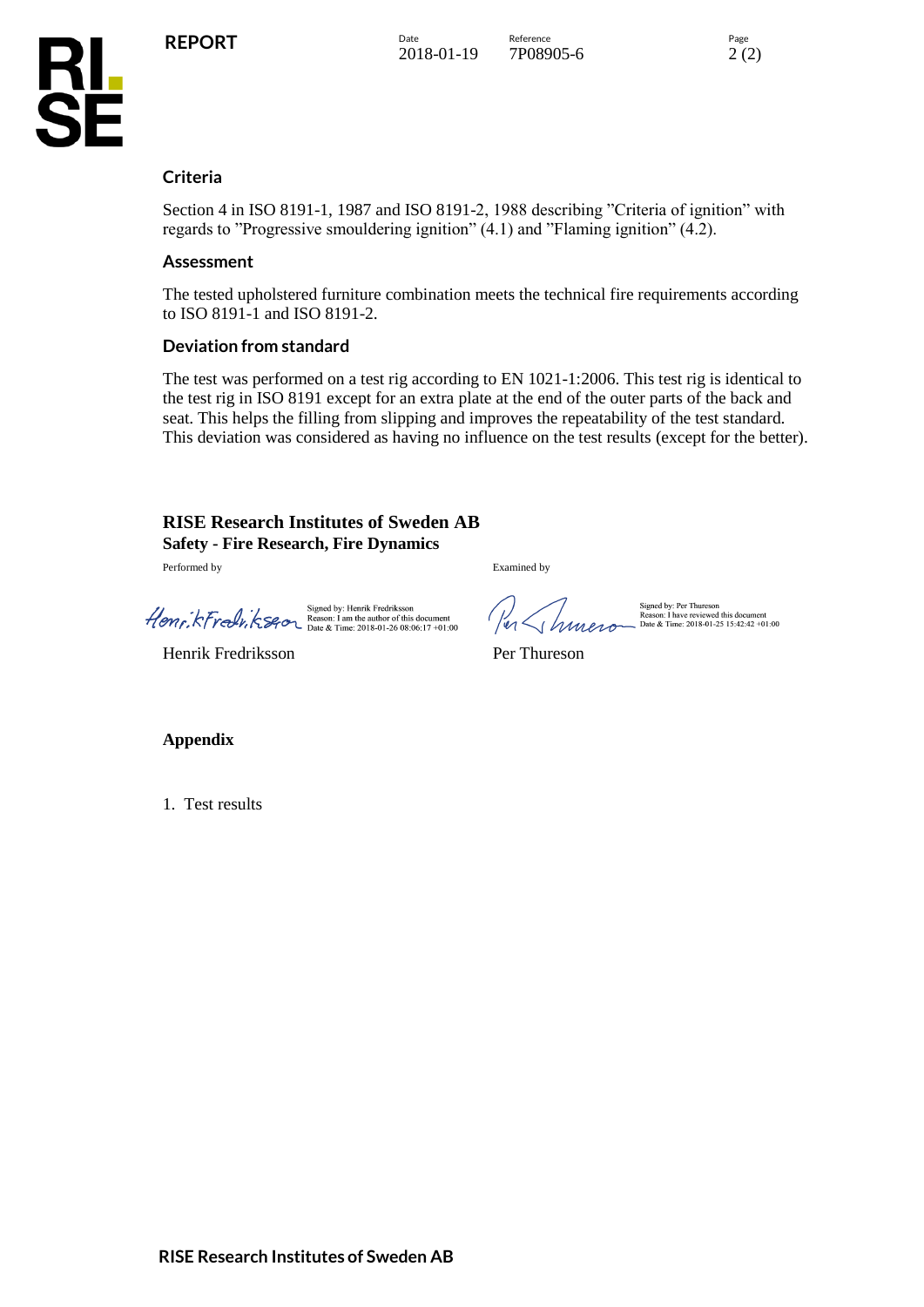Appendix 1

## **Test results – ISO 8191-1, 1987 and ISO 8191-2, 1988**

## **Product**

According to the client:

Yellow leather called "Elmonordic" with nominal thickness  $1.3 - 1.5$  mm, with batch no. PB2523.

The leather was tested together with standard non-fire retardant polyurethane foam with nominal density  $20 - 22$  kg/m<sup>3</sup>. The foam was supplied by RISE.

#### **Observations, ISO 8191-1, ignition source cigarette**

#### **Table 1. Observations during the cigarette tests.**

| Test no                                                                                    |       | 2     |
|--------------------------------------------------------------------------------------------|-------|-------|
| The cigarette was applied in a position along the<br>junction between seat and back, min:s | 00:00 | 00:00 |
| The filling uncovers, min:s                                                                | 04:10 |       |
| Cover ignited, min:s                                                                       | _*    | _*    |
| Filling ignited, min:s                                                                     | _*    | _*    |
| The cigarette died out, min:s                                                              | 31:13 | 08:03 |
| The test was finished, min:s                                                               | 60:00 | 60:00 |

\*Ignition/Flaming ignition of the materials was not observed.

| Table 2. Damage of cover material and filling after the cigarette tests.<br>$\overline{2}$ |       |                |       |                |
|--------------------------------------------------------------------------------------------|-------|----------------|-------|----------------|
| Test no                                                                                    |       |                |       |                |
| Total charred length in:                                                                   | Cover | Filling        | Cover | Filling        |
| Cigarette length axis, back, mm                                                            |       |                |       |                |
| Up along back, mm                                                                          |       |                |       |                |
| Depth, back, mm                                                                            |       |                |       |                |
| Cigarette length axis, seat, mm                                                            |       |                |       |                |
| Forward, seat, mm                                                                          |       |                |       |                |
| Depth, seat, mm                                                                            |       | 1              |       |                |
| Charred to full depth of back                                                              |       | N <sub>0</sub> |       | N <sub>0</sub> |
| Charred to full depth of seat                                                              |       | No             |       | N <sub>0</sub> |

## **Table 2. Damage of cover material and filling after the cigarette tests.**